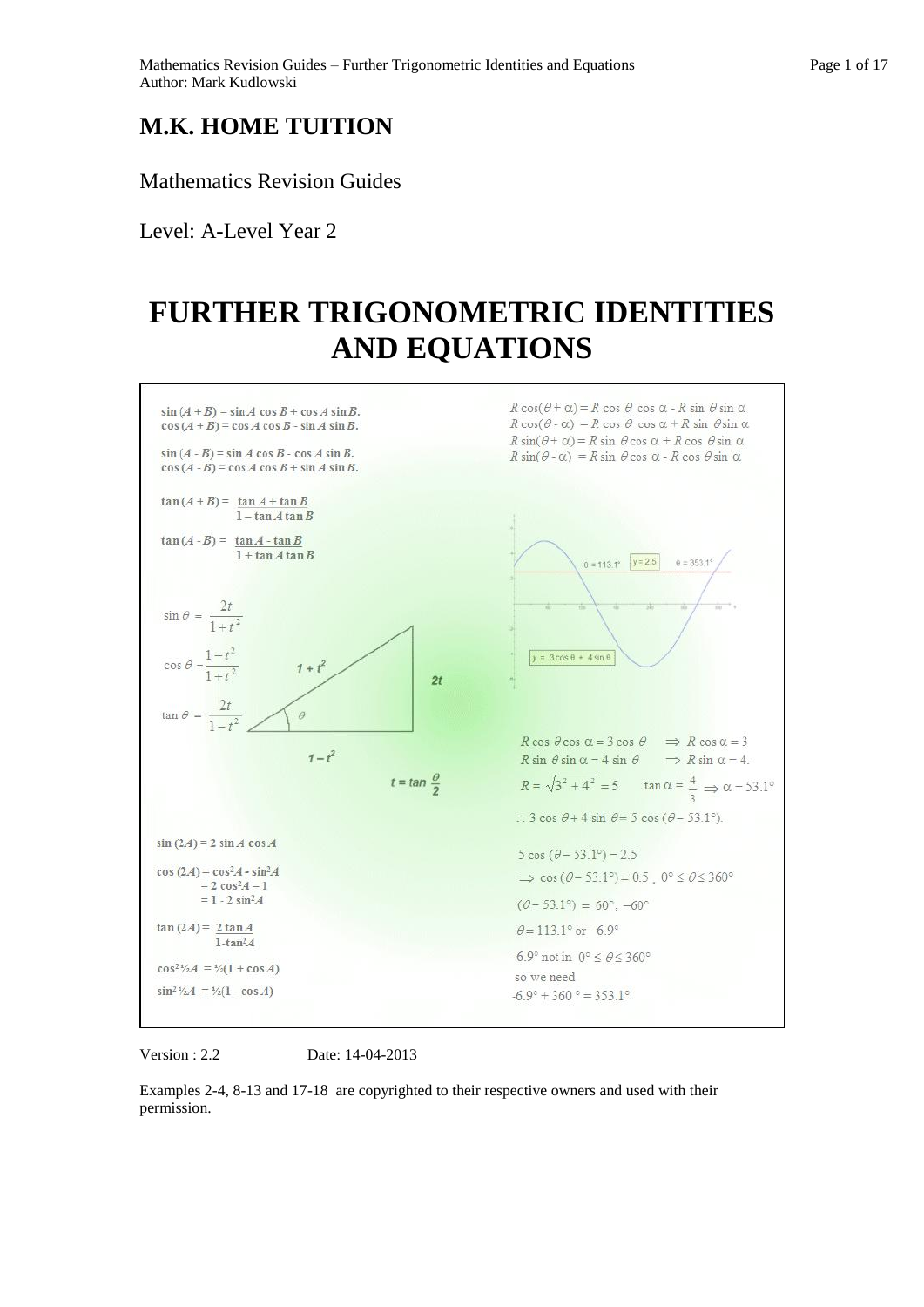### **Further Trigonometric identities.**

#### **The Pythagorean Identities (revision).**

For all angles  $\theta$ :

 $\cos^2 \theta + \sin^2 \theta = 1$  (This is the Pythagorean identity)

 $\tan \theta = \sin \theta$  $\cos \theta$ 

From the definitions of the reciprocal functions of

sin *x*  $\frac{1}{\ln x}$  = cosec *x* (the cosecant of *x*), sometimes abbreviated to csc *x* cos *x*  $\frac{1}{\log x}$  = sec *x* (the secant of *x*) tan *x*  $\frac{1}{\ln x}$  = cot *x* (the cotangent of *x*)

it is possible to obtain several new identities.

Because the cotangent is the reciprocal of the tangent, we have

 $\cot \theta = \cos \theta$  $\overline{\sin \theta}$ 

By dividing the Pythagorean identity  $\cos^2 \theta + \sin^2 \theta = 1$  throughout by  $\cos^2 \theta$ , we have  $1 + \tan^2 \theta = \sec^2 \theta$ .

A similar division of the identity  $\cos^2 \theta + \sin^2 \theta = 1$  throughout by  $\sin^2 \theta$  gives  $\cot^2 \theta + 1 = \csc^2 \theta$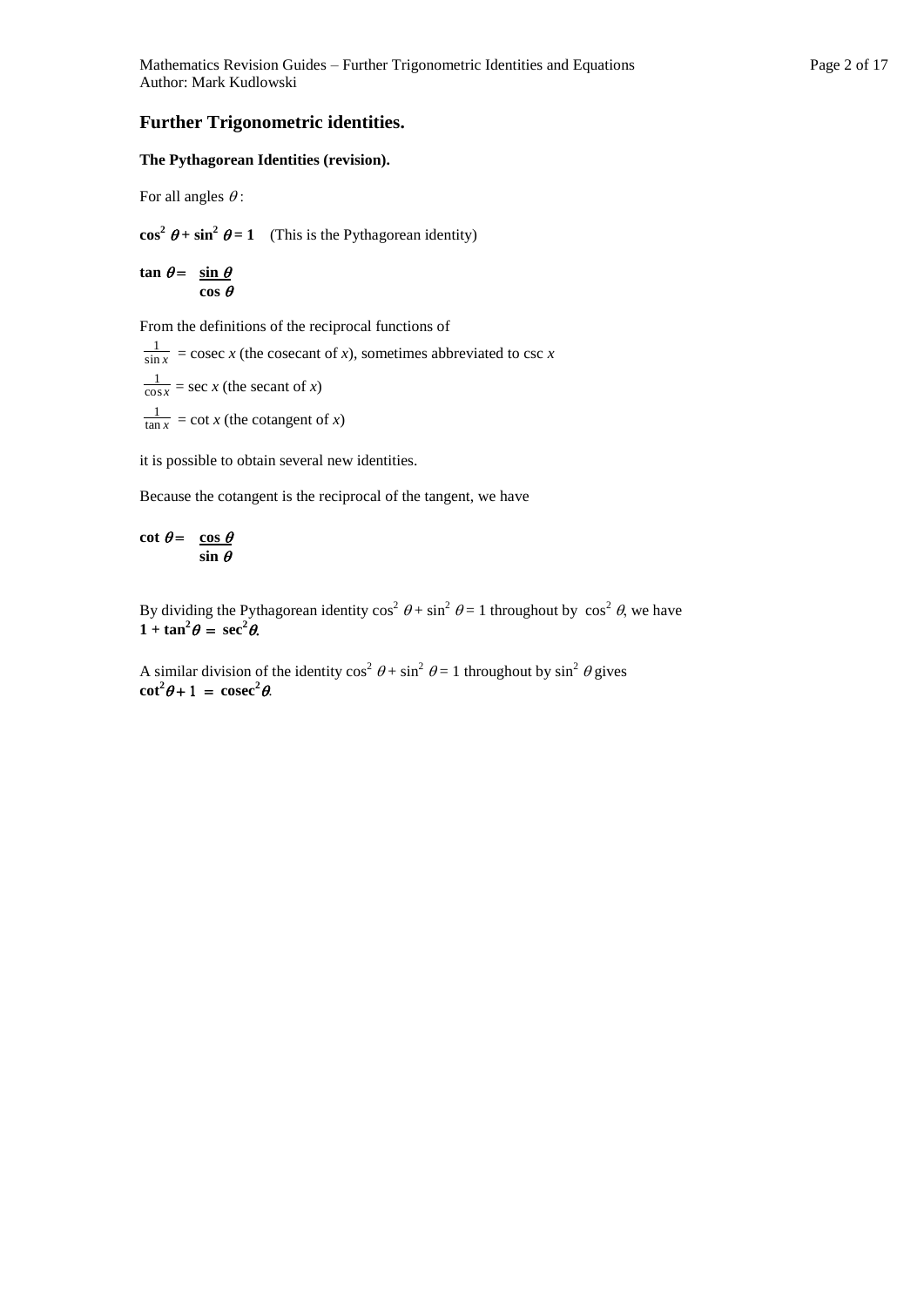Mathematics Revision Guides – Further Trigonometric Identities and Equations Page 3 of 17 Author: Mark Kudlowski

#### **Compound Angle Identities.**

The following identities hold true for all angles *A* and *B.*

 $\sin (A + B) = \sin A \cos B + \cos A \sin B$ .  $\cos(A + B) = \cos A \cos B - \sin A \sin B$ .

 $\sin (A - B) = \sin A \cos B - \cos A \sin B$ .  $\cos (A \cdot B) = \cos A \cos B + \sin A \sin B$ .

The formula for  $tan(A + B)$  can be worked out as

 $\cos A \cos B$   $\cos A \cos B$  $A \cos B$   $\sin A \sin B$  $A \cos B$  $A \sin B$  $A \cos B$ *A B*  $A \cos B - \sin A \sin B$  $A \cos B + \cos A \sin B$  $A + B$  $(A + B) = \frac{\sin(A + B)}{\cos(A + B)} = \frac{\sin A \cos B + \cos A \sin B}{\cos A \cos B - \sin A \sin B} = \frac{\cos A \cos B}{\cos A \cos B} + \frac{\cos A \cos B}{\sin A \sin B}$ cos Acos  $\cos A \sin$ cos Acos sin Acos  $\cos A \cos B - \sin A \sin A$  $\sin A \cos B + \cos A \sin$  $cos(A+B)$  $\tan(A+B) = \frac{\sin(A+B)}{\sin(A+B)}$  $\overline{\phantom{0}}$  $^{+}$  $\frac{\cos 24 \sin B}{-\sin A \sin B} =$  $\frac{+B)}{+B} = \frac{\sin A \cos B +}{\cos A \cos B -}$  $(B) = \frac{\sin(A + B)}{A}$ 

This formidable expression simplifies to

 $\tan (A + B) = \tan A + \tan B$ **1 – tan** *A* **tan** *B*

The expression for tan (*A -B*) can be obtained similarly.

$$
\tan (A - B) = \frac{\tan A - \tan B}{1 + \tan A \tan B}
$$

In each case the results for  $(A-B)$  can be derived from those for  $(A+B)$  by reversing the '+' and '-' signs – a useful revision hint !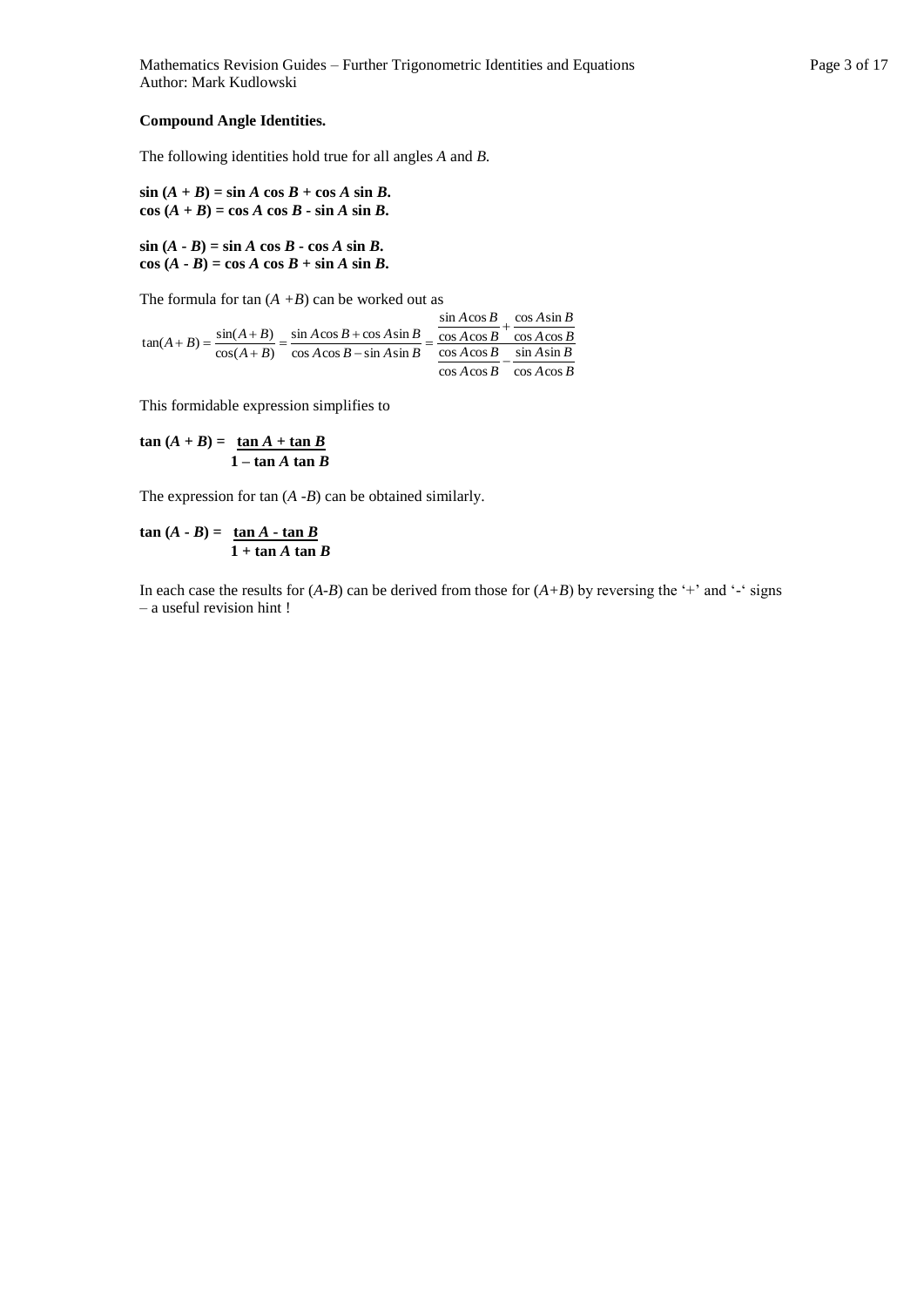#### **Double and Half Angles.**

By taking the compound angle formulae and replacing *B* with *A*, we obtain the double angle identities.

$$
\sin (A + A) = \sin A \cos A + \cos A \sin A = 2 \sin A \cos A.
$$

 $\cos (A + A) = \cos A \cos A - \sin A \sin A = \cos^2 A - \sin^2 A$ .

$$
\tan (A + A) = \frac{\tan A + \tan A}{1 - \tan A \tan A} = \frac{2 \tan A}{1 - \tan^2 A}
$$

The formula for cos 2*A* can be written in two other useful variant forms by using  $\cos^2 A + \sin^2 A = 1$ .

$$
\cos^2 A - \sin^2 A = \cos^2 A - (1 - \cos^2 A) = 2 \cos^2 A - 1.
$$
  

$$
\cos^2 A - \sin^2 A = (1 - \sin^2 A) - \sin^2 A = 1 - 2 \sin^2 A.
$$

The double angle formulae are thus:

sin (2A) = 2 sin A cos A  
\ncos (2A) = cos<sup>2</sup>A - sin<sup>2</sup>A  
\n= 2 cos<sup>2</sup>A - 1  
\n= 1 - 2 sin<sup>2</sup>A  
\ntan (2A) = 
$$
\frac{2 \tan A}{1-\tan^2 A}
$$

By replacing *A* with ½*A* in the last two formulae for cos 2*A*, we have the half angle identities:

$$
\cos A = 2 \cos^2 \frac{1}{2}A - 1
$$
  
\n
$$
\Rightarrow 2 \cos^2 \frac{1}{2}A = 1 + \cos A
$$
  
\n
$$
\Rightarrow \cos^2 \frac{1}{2}A = \frac{1}{2}(1 + \cos A)
$$
  
\n
$$
\cos A = 1 - 2 \sin^2 \frac{1}{2}A
$$
  
\n
$$
\Rightarrow -2 \sin^2 \frac{1}{2}A = \cos A - 1
$$
  
\n
$$
\Rightarrow 2 \sin^2 \frac{1}{2}A = 1 - \cos A
$$
  
\n
$$
\Rightarrow \sin^2 \frac{1}{2}A = \frac{1}{2}(1 - \cos A)
$$

The above identities are useful in further calculus, especially in integration.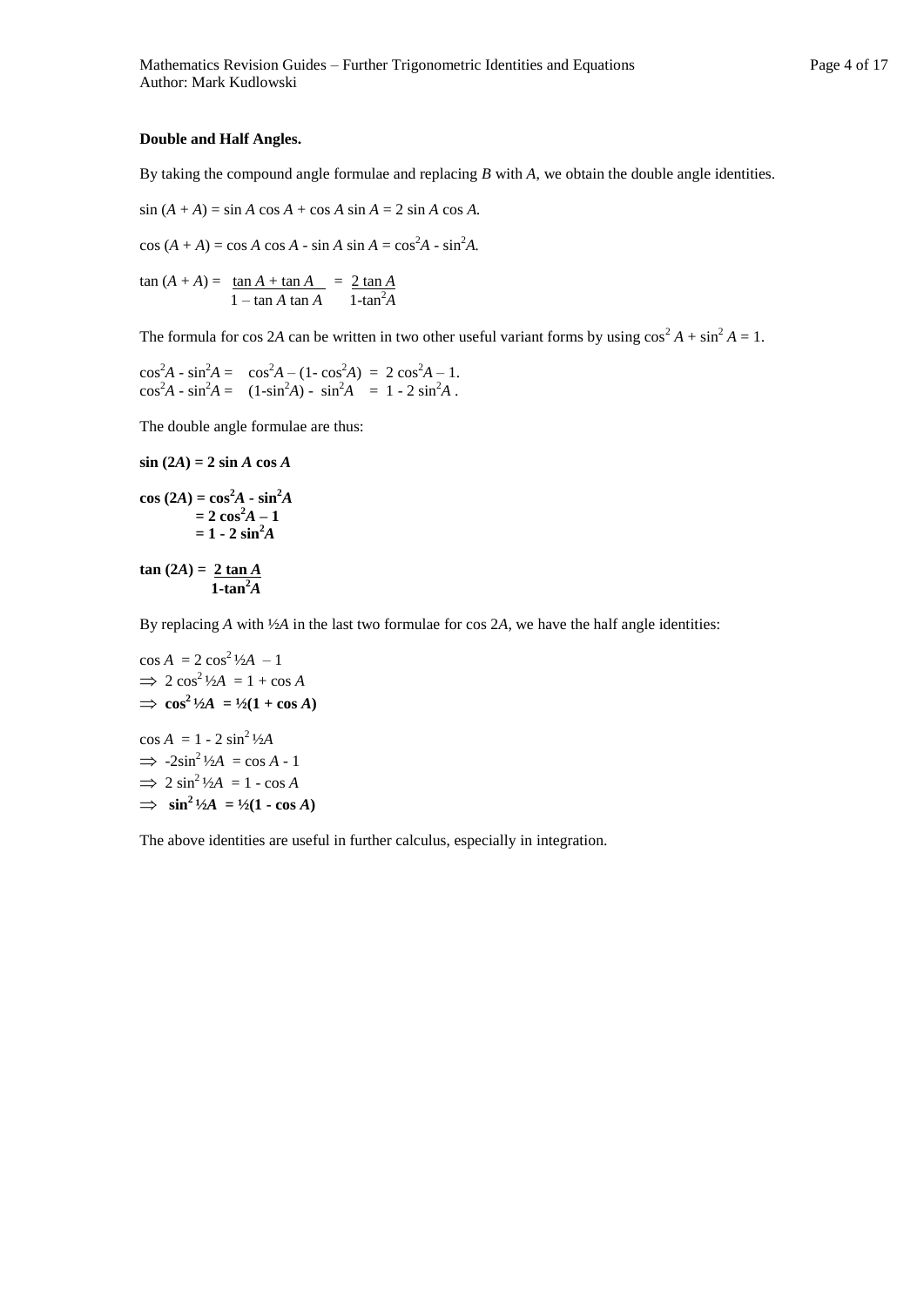#### **Using and Proving Trigonometric Identities.**

The above identities can be manipulated to give rise to new ones. Using and proving identities is a skill which improves with practice.

**Example (1):** Find the values of sin 75° and cos 75°, leaving the results as surds. From the results, also find the values of tan 75° and tan 15°. (Note that tan  $15^\circ = \cot 75^\circ$ )

We treat  $75^{\circ}$  as  $45^{\circ} + 30^{\circ}$  and apply the identity  $\sin (45^\circ + 30^\circ) = \sin 45^\circ \cos 30^\circ + \cos 45^\circ \sin 30^\circ$ .

Since  $\sin 45^\circ = \cos 45^\circ = \frac{1}{\sqrt{2}}$  $\frac{1}{\sqrt{2}}$ , the expression for sin 75° becomes  $\frac{1}{\sqrt{2}}$  $\frac{1}{\sqrt{2}}$  (cos 30° + sin 30°)

or 
$$
\frac{1}{\sqrt{2}} \left( \frac{1+\sqrt{3}}{2} \right)
$$
 or  $\frac{\sqrt{3}+1}{2\sqrt{2}}$ .

To find cos 75°, we substitute into the identity cos (45° + 30°) = cos 45° cos 30° - sin 45° sin 30°.

This expression simplifies into  $\frac{1}{\sqrt{2}}$  $\frac{1}{\sqrt{2}}$  (cos 30° - sin 30°)

or 
$$
\frac{1}{\sqrt{2}} \left( \frac{\sqrt{3}-1}{2} \right)
$$
 or  $\frac{\sqrt{3}-1}{2\sqrt{2}}$ .

To find tan 75°, we could either divide the result for cos 75° into the one for sin 75°, or we could substitute into the compound angle tangent formula. The question asks for the former method.

Dividing sin 75° by cos 75° we have

$$
\tan 75^\circ = \frac{\sqrt{3} + 1}{2\sqrt{2}} \div \frac{\sqrt{3} - 1}{2\sqrt{2}}
$$
  
=  $\frac{\sqrt{3} + 1}{\sqrt{3} - 1} = \frac{\sqrt{3} + 1}{\sqrt{3} - 1} \times \frac{\sqrt{3} + 1}{\sqrt{3} + 1}$  (rationalising the denominator)  
=  $\frac{4 + 2\sqrt{3}}{2}$   
=  $2 + \sqrt{3}$ .

To find tan 15°, we can divide the result for sin 75° into cos 75°, or find the reciprocal of tan 75°.

$$
= \frac{\sqrt{3}-1}{\sqrt{3}+1} = \frac{\sqrt{3}-1}{\sqrt{3}+1} \times \frac{\sqrt{3}-1}{\sqrt{3}-1}
$$
 (rationalising the denominator)  
= 
$$
\frac{4-2\sqrt{3}}{2}
$$
  
= 
$$
2-\sqrt{3}.
$$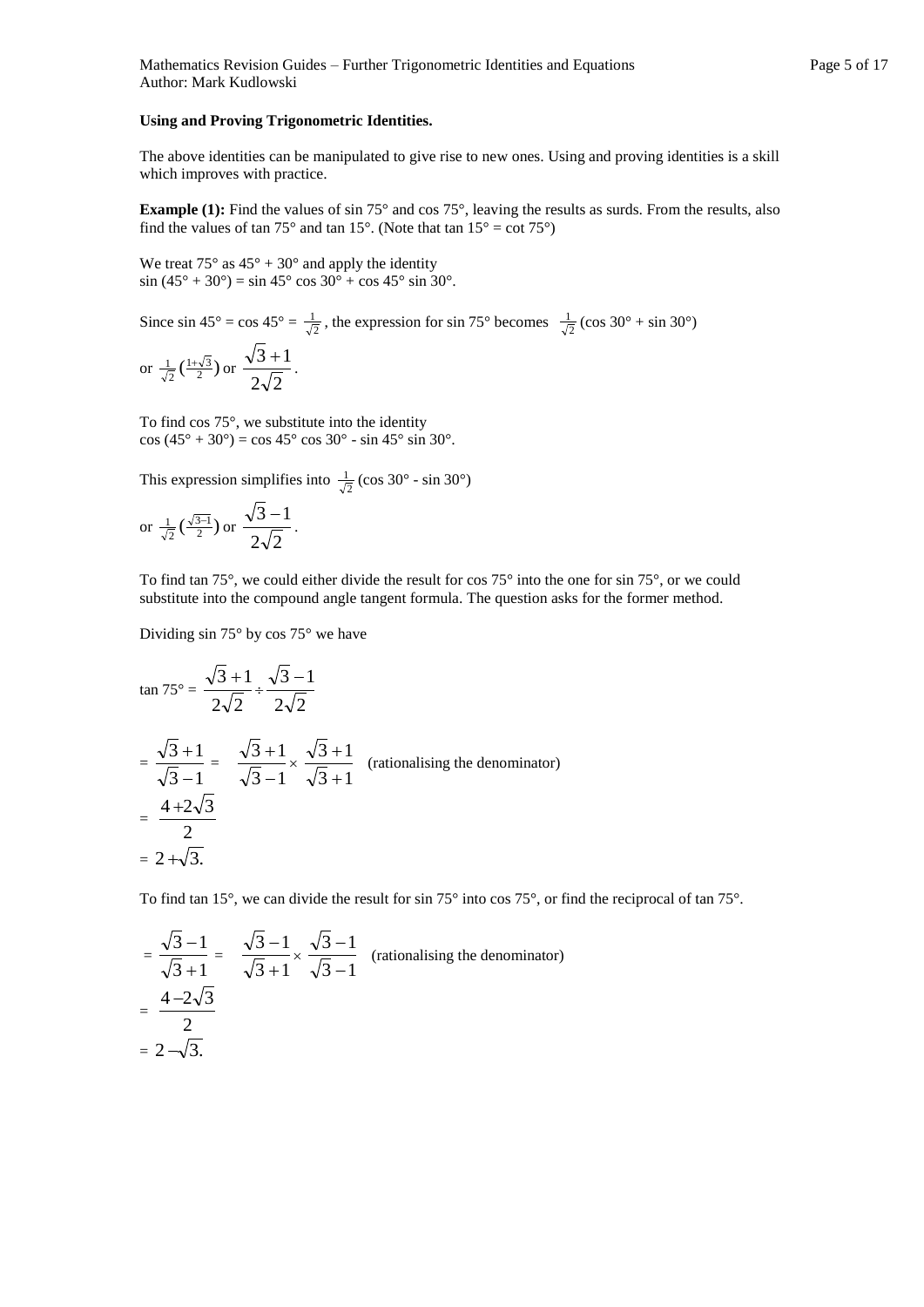Mathematics Revision Guides – Further Trigonometric Identities and Equations Page 6 of 17 Author: Mark Kudlowski

**Example (2):** Prove that 
$$
\frac{\cos 2A}{\cos A - \sin A} = \cos A + \sin A.
$$

(Copyright Letts Educational, *Revise AS and A2 Mathematics* (2004) ISBN 1-8431-477-3 , Example 'Proving Identities' p.33)

The first step is to start with the expression on one side of the identity, and then to replace parts of it with an equivalent form. The LHS is more complex, and so we can rewrite it using the double angle result for cos 2*A*.

The LHS thus becomes  $\frac{368 \text{ A} + 5 \text{ m}}{\text{cos A} - \text{sin A}}$  $A - \sin^2 A$  $\cos A - \sin A$  $\cos^2 A - \sin^2 A$  $\overline{a}$  $-\sin^2 A$ , but then the top line can be recognised as the difference of two squares, and so it can be rewritten  $\frac{\cos 2\pi i \sin 2\pi \cos 2\pi}{\cos A - \sin A}$  $(\cos A + \sin A)(\cos A - \sin A)$  $A - \sin A$  $A + \sin A)(\cos A - \sin A)$  $\overline{a}$  $+\sin A)(\cos A - \sin A)$ 

After taking out  $\cos A - \sin A$  as a factor, the expression becomes  $\cos A + \sin A$ , thus LHS = RHS.

**Example (3):** Prove that 
$$
\frac{\csc A}{\csc A - \sin A} = \sec^2 A
$$

(Copyright Letts Educational, *Revise AS and A2 Mathematics* (2004) ISBN 1-8431-477-3 , Example 'Proving Identities', p.33)

(The software on the computer uses 'csc' for 'cosec').

Since cosec  $A = \frac{1}{\sin A}$ , we can multiply both top and bottom of the LHS by sin *A* to give

$$
\frac{1}{1-\sin^2 A}
$$
, which is equivalent to  $\frac{1}{\cos^2 A}$  (using  $\cos^2 A + \sin^2 A = 1$ ), and finally to  $\sec^2 A$ 

as on the RHS (using sec  $A = \frac{1}{\cos A}$  $\frac{1}{\sqrt{2}}$ ).

**Example (4):** Prove that  $\sin 2\theta = \frac{\sec 2\theta}{1 + \tan^2 \theta}$  $\theta = \frac{2\tan\theta}{1+\tan^2\theta}$  $\sin 2\theta = \frac{2 \tan \theta}{2}$  $^{+}$  $=\frac{2\tan\theta}{\theta}$ .

(Copyright Letts Educational, *Revise AS and A2 Mathematics* (2004) ISBN 1-8431-477-3 , Trigonometric Equations, Progress Check Ex. 1, p.34)

Rewrite the RHS as  $\frac{2 \tan \theta}{\sec^2 \theta}$  $\theta$  $\sec^2$  $\frac{2\tan\theta}{\lambda}$  (using  $1 + \tan^2\theta = \sec^2\theta$ )

=  $2\tan\theta\cos^2\theta$  (using sec  $\theta = \frac{1}{\cos\theta}$  $\frac{1}{\sqrt{2}}$ 

$$
= \frac{2\sin\theta\cos^2\theta}{\cos\theta}
$$
 (using tan  $\theta = \frac{\sin\theta}{\cos\theta}$ )

 $= 2\sin\theta\cos\theta$ , which is the same as  $\sin 2\theta \Rightarrow$  LHS = RHS.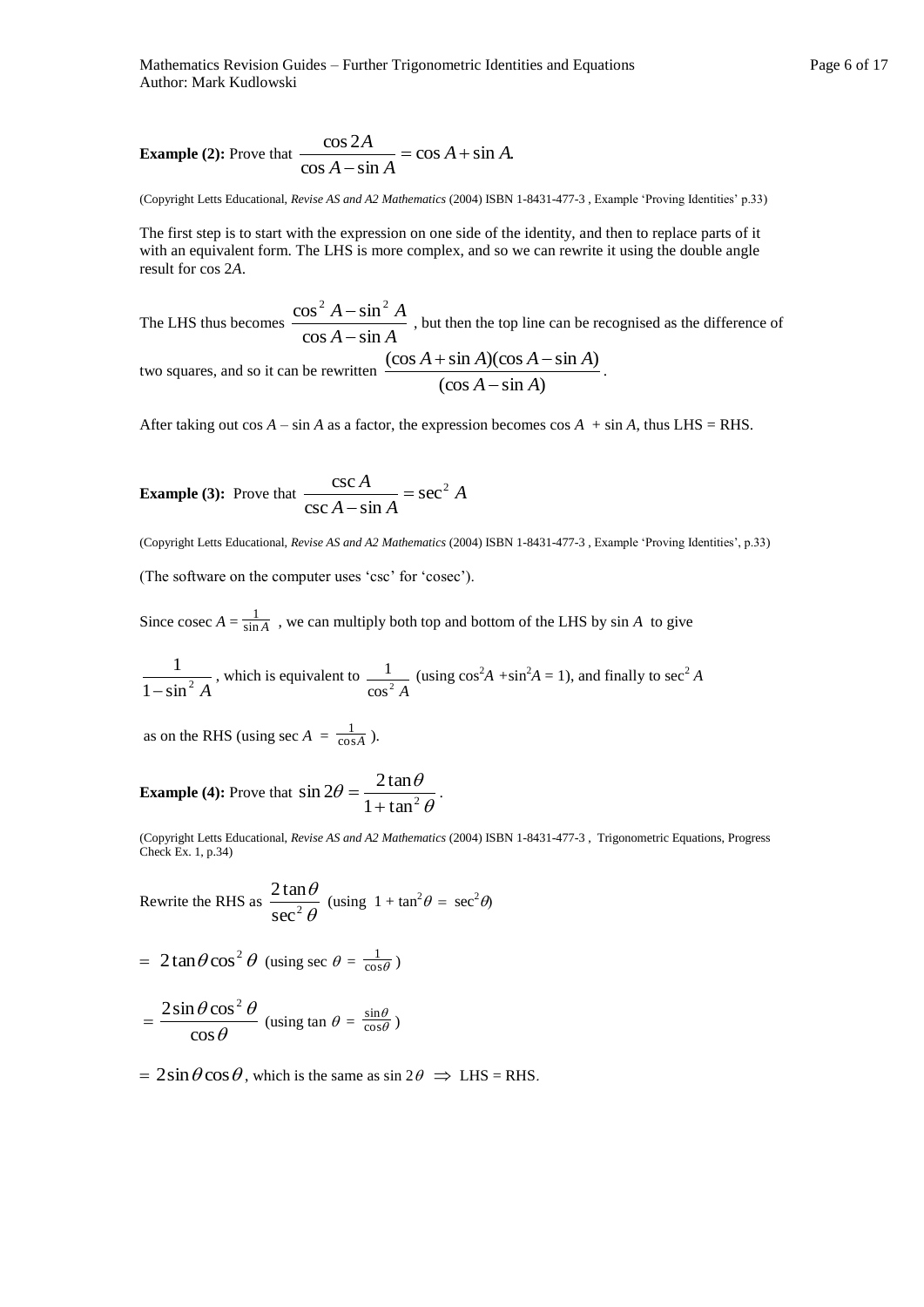Mathematics Revision Guides – Further Trigonometric Identities and Equations Page 7 of 17 Author: Mark Kudlowski

**Example (5):** Use the result of the previous example to express cos 2*A* in terms of tan *A.*

Since 
$$
\tan 2A = \frac{\sin 2A}{\cos 2A}
$$
, it follows that  $\cos 2A = \frac{\sin 2A}{\tan 2A} \Rightarrow \cos 2A = \sin 2A \times \frac{1}{\tan 2A}$ .

 $\Rightarrow$  cos 2*A* = *A A A A* 2 tan  $1 - tan$  $1 + \tan$  $2 \tan A$  1 -  $\tan^2$ 2  $\times \frac{1-}{2}$  $\frac{2 \tan 2x}{1 + \tan^2 A} \times \frac{2 \tan 2x}{2 \tan A}$  (previous example plus double angle formula)

$$
\Rightarrow \cos 2A = \frac{1 - \tan^2 A}{1 + \tan^2 A}
$$

These examples are also often written as half-angle identities involving tan  $\frac{1}{2}\theta$ .

If  $t = \tan \frac{1}{2}\theta$ , then the other ratios for  $\theta$  can be obtained in terms of *t*, as per the diagram.



The standard double-angle formula is

$$
\tan \theta = \frac{2t}{1-t^2}
$$

Using Pythagoras, the length of the hypotenuse is

$$
\sqrt{\left(2t\right)^{2} + \left(1 - t^{2}\right)^{2}} = \sqrt{4t^{2} + 1 - 2t^{2} + t^{4}} = \sqrt{1 + 2t^{2} + t^{4}} = 1 + t^{2}.
$$

From this result, it follows that

$$
\sin \theta = \frac{2t}{1+t^2} \text{ and } \cos \theta = \frac{1-t^2}{1+t^2}.
$$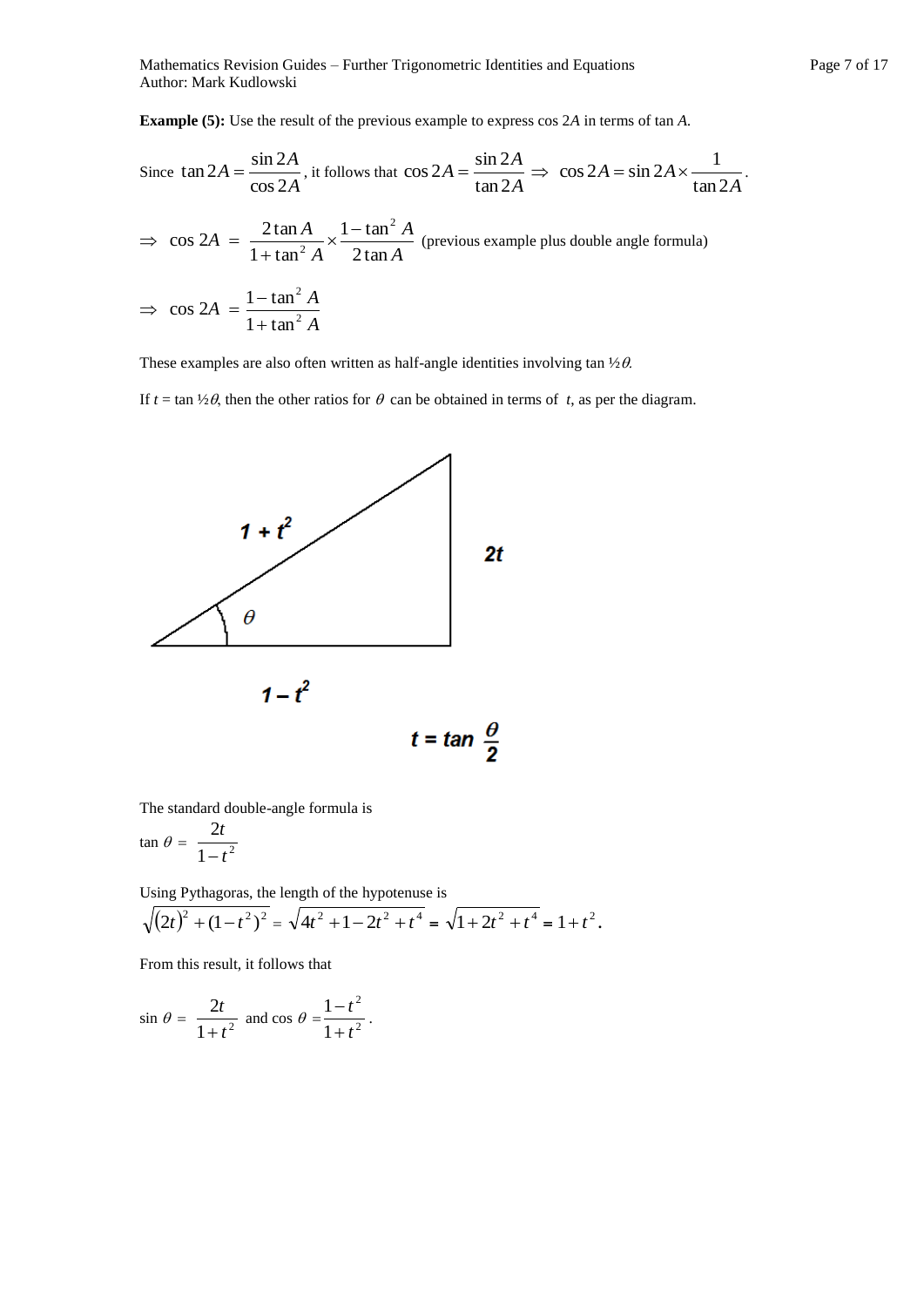**Example (6):** Show that  $\sin P + \sin Q = 2\sin \frac{1}{2}(P+Q) \cos \frac{1}{2}(P-Q)$ . Hint: use  $P = A + B$  and  $Q = A - B$ 

Take the two compound angle sine identities and add them together:

 $\sin (A + B) + \sin (A - B) = (\sin A \cos B + \cos A \sin B) + (\sin A \cos B - \cos A \sin B) = 2 \sin A \cos B$ .

Substituting  $P = A + B$  and  $Q = A - B$ , we have  $A = \frac{1}{2}(P+Q)$  and  $B = \frac{1}{2}(P-Q)$ . The summed expression above therefore becomes  $\sin P + \sin Q = 2 \sin \frac{1}{2}(P + Q) \cos \frac{1}{2}(P - Q)$ .

Had we subtracted the second sine identity from the first, we would have had  $\sin (A + B) - \sin (A - B) = (\sin A \cos B + \cos A \sin B) - (\sin A \cos B - \cos A \sin B) = 2 \cos A \sin B$ , or  $\sin P \cdot \sin Q = 2 \cos \frac{1}{2}(P+Q) \sin \frac{1}{2}(P-Q)$ .

The cosine identities are treated similarly.

 $\cos (A + B) + \cos (A - B) = (\cos A \cos B - \sin A \sin B) + (\cos A \cos B + \sin A \sin B) = 2 \cos A \cos B$ .  $\cos P + \cos Q = 2\cos \frac{1}{2}(P+Q)\cos \frac{1}{2}(P-Q).$ 

cos  $(A + B)$  - cos  $(A - B) = (\cos A \cos B - \sin A \sin B)$  -  $(\cos A \cos B + \sin A \sin B) = -2 \sin A \sin B$ . (watch the minus sign here !) **cos** *P* **- <b>cos**  $Q = -2\sin \frac{1}{2}(P + Q) \sin \frac{1}{2}(P - Q)$ .

**Example (7):** Express cos  $3x$  in terms of cos  $x$ .

 $\cos 3x = \cos (2x + x) = \cos 2x \cos x - \sin 2x \sin x$ 

 $=(2 \cos^2 x - 1)(\cos x) - (2 \sin x \cos x)(\sin x)$  (Use double angle formulae)  $= (2 \cos^3 x - \cos x) - (2 \sin^2 x \cos x)$  $= (2 \cos^3 x - \cos x) - (2 (1 - \cos^2 x))(\cos x)$  (Use  $\cos^2 x$  $x + sin^2 x = 1$  $= (2 \cos^3 x - \cos x) - (2 \cos x - 2 \cos^3 x)$  $= 4 \cos^3 x - 3 \cos x.$ 

Note: The corresponding working for sin 3*x* is similar.

 $\sin 3x = \sin (2x + x) = \sin 2x \cos x + \cos 2x \sin x$ 

 $= (2 \sin x \cos x)(\cos x) + (1 - 2 \sin^2 x)(\sin x)$ (Use double angle formulae)  $= (2 \sin x \cos^2 x) + (\sin x - 2 \sin^3 x)$  $= (2 \sin x)(1 - \sin^2 x) + (\sin x - 2 \sin^3 x)$ *x*)  $(Use cos<sup>2</sup> x + sin<sup>2</sup> x = 1)$  $= (2 \sin x - 2 \sin^3 x) + (\sin x - 2 \sin^3 x)$  $= 3 \sin x - 4 \sin^3 x.$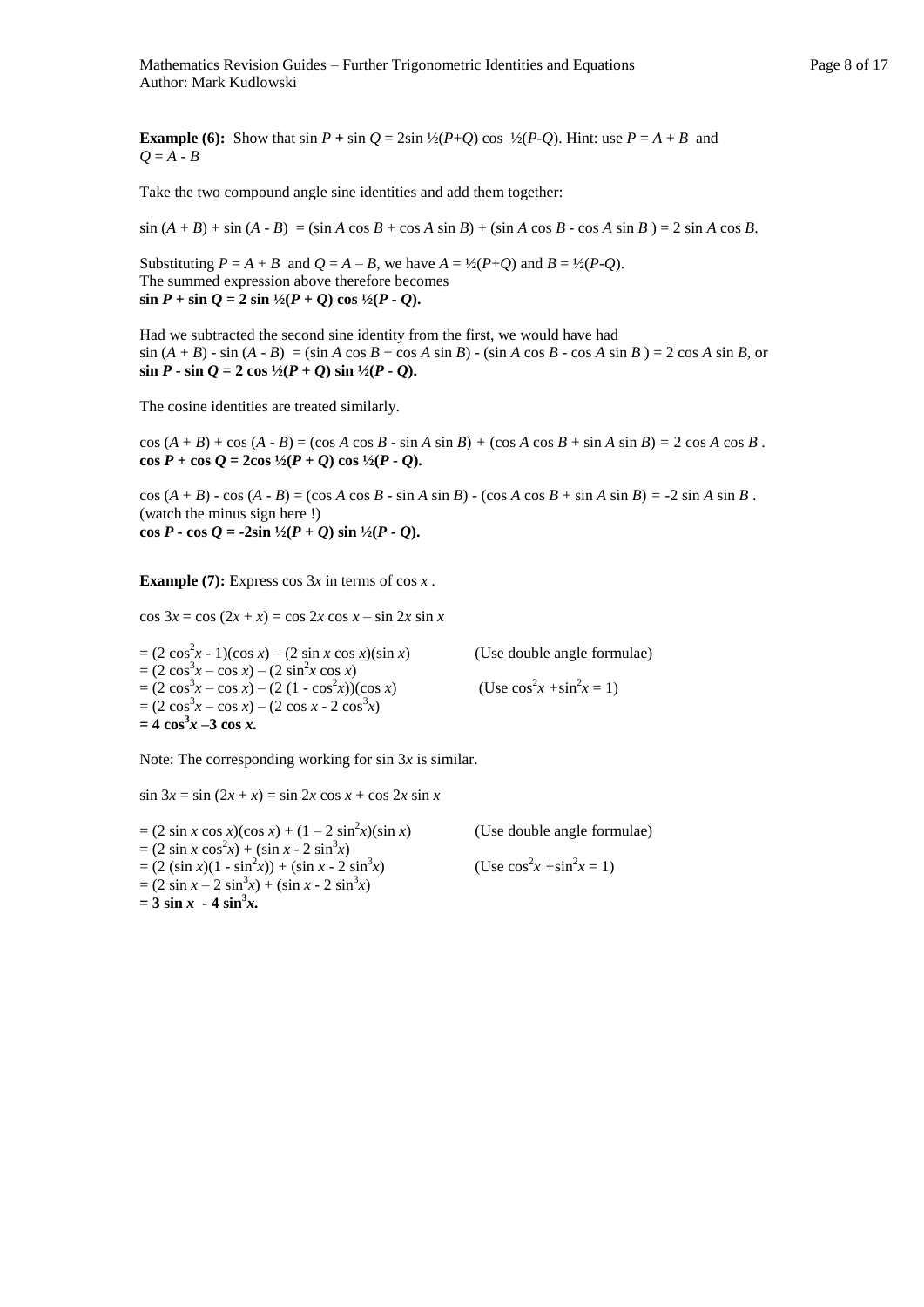Mathematics Revision Guides – Further Trigonometric Identities and Equations Page 9 of 17 Author: Mark Kudlowski

**Example (8):** Prove that  $\sin \theta$  tan  $\theta$  + cos  $\theta$  = sec  $\theta$ . (Copyright OUP, *Understanding Pure Mathematics*, Sadler & Thorning, ISBN 9780199142590, Exercise 4D, Q.3a )

 $\sin \theta$  tan  $\theta$  + cos  $\theta$  = sec  $\theta$ 

$$
\Rightarrow \sin \theta \left( \frac{\sin \theta}{\cos \theta} \right) + \cos \theta = \sec \theta \Rightarrow \left( \frac{\sin^2 \theta}{\cos \theta} \right) + \cos \theta = \sec \theta
$$

Multiplying both sides by cos  $\theta$  we have the standard identity  $\sin^2 \theta + \cos^2 \theta = 1$ , because sec  $\theta$  and  $\cos \theta$  are reciprocals of each other).

**Example (9):** Prove that  $\frac{3444}{12} + \frac{14444}{12} = 2 \csc \theta$  $\theta$  $\theta$  $\theta$  $\frac{\theta}{c} + \frac{1+\cos\theta}{\cos\theta} = 2\csc\theta$ sin  $1 + \cos$  $1 + \cos$  $\frac{\sin \theta}{\theta} + \frac{1 + \cos \theta}{\theta} =$  $\frac{\sin \theta}{\cos \theta} + \frac{1 \cos \theta}{\sin \theta} = 2 \csc \theta$ .

(The software on the computer uses 'csc' for 'cosec').

(Copyright OUP, *Understanding Pure Mathematics*, Sadler & Thorning, ISBN 9780199142590, Exercise 4D, Q.8a )

$$
\frac{\sin \theta}{1 + \cos \theta} + \frac{1 + \cos \theta}{\sin \theta} = 2 \csc \theta \implies \frac{\sin^2 \theta + (1 + \cos \theta)^2}{(1 + \cos \theta)(\sin \theta)} = 2 \csc \theta
$$

$$
\Rightarrow \frac{\sin^2 \theta + 1 + 2\cos \theta + \cos^2 \theta}{(1 + \cos \theta)(\sin \theta)} = 2\csc \theta \Rightarrow \frac{2 + 2\cos \theta}{(1 + \cos \theta)(\sin \theta)} = 2\csc \theta
$$

$$
\Rightarrow \frac{2(1 + \cos \theta)}{(1 + \cos \theta)(\sin \theta)} = 2\csc \theta \Rightarrow \frac{2}{\sin \theta} = 2\csc \theta
$$

 $\therefore$  LHS = RHS because cosec  $\theta$  and sin  $\theta$  are reciprocals of each other.

**Example (10):** Prove that 
$$
\frac{\csc \theta}{\cot \theta + \tan \theta} = \cos \theta.
$$

(Copyright OUP, *Understanding Pure Mathematics*, Sadler & Thorning, ISBN 9780199142590, Exercise 4D, Q.8b )

We begin with  $\cot \theta + \tan \theta = \frac{\cos \theta}{\cos \theta} + \frac{\sin \theta}{\cos \theta} = \frac{\cos^2 \theta + \sin^2 \theta}{\cos^2 \theta} = \frac{1}{\cos^2 \theta}$ .  $\sin \theta \cos$ 1  $\sin \theta \cos$  $\cos^2\theta + \sin$ cos sin sin  $\cot \theta + \tan \theta = \frac{\cos \theta}{\cos \theta}$  $2n + \sin^2$  $\theta \cos \theta$   $\sin \theta \cos \theta$  $\theta$  + sin<sup>2</sup>  $\theta$  $\theta$  $\theta$  $\theta$  $\theta$  + tan  $\theta$  =  $\frac{\cos \theta}{\sin \theta}$  +  $\frac{\sin \theta}{\sin \theta}$  =  $\frac{\cos^2 \theta + \sin^2 \theta}{\sin \theta}$  =

Therefore  $\frac{\ }{}=\sin\theta\cos\theta$  $\frac{1}{\theta + \tan \theta} = \sin \theta \cos \theta$  $\cot \theta + \tan \theta$  $\frac{1}{\sqrt{1-\frac{1}{2}}}$  $\frac{1}{\theta} = \sin \theta \cos \theta$ .

Hence 
$$
\frac{\csc \theta}{\cot \theta + \tan \theta} = \csc \theta \times \frac{1}{\cot \theta + \tan \theta} = (\csc \theta)(\sin \theta \cos \theta)
$$

and finally  $\frac{\cosh 2\theta}{\cosh 2\theta} = \cos \theta$  $\theta$  + tan  $\theta$  $\frac{\theta}{\cos \theta} = \cos \theta$  $\cot \theta + \tan \theta$  $\frac{\csc \theta}{\cos \theta} =$  $\frac{\partial^2 u}{\partial t^2} = \cos \theta$  (because cosec  $\theta$  and sin  $\theta$  are reciprocals of each other).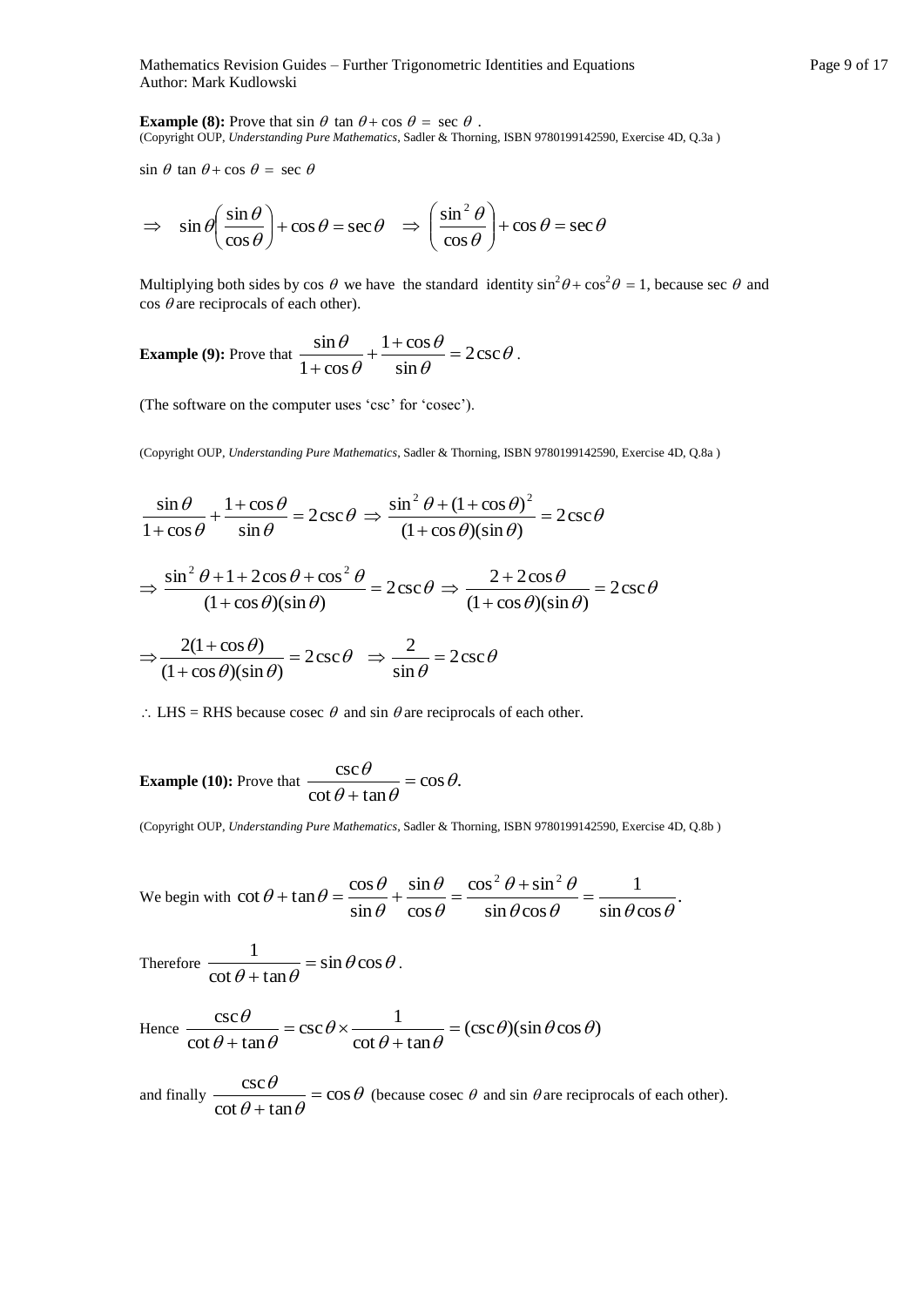**Example (11):** Prove that  $\cos^4 \theta - \sin^4 \theta + 1 = 2\cos^2 \theta$ .

(Copyright OUP, *Understanding Pure Mathematics*, Sadler & Thorning, ISBN 9780199142590, Exercise 4D, Q.8d )

$$
\cos^4 \theta - \sin^4 \theta + 1 = 2\cos^2 \theta \implies \cos^4 \theta - \sin^4 \theta = 2\cos^2 \theta - 1
$$

 $\Rightarrow$   $(\cos^2 \theta + \sin^2 \theta)(\cos^2 \theta - \sin^2 \theta) = 2\cos^2 \theta - 1 \Rightarrow (1)(\cos^2 \theta - \sin^2 \theta) = 2\cos^2 \theta - 1$ 

 $\Rightarrow$  cos 2 $\theta$  = cos 2 $\theta$  (Both LHS and RHS are expressions for cos 2 $\theta$ ).

**Example (12):** Prove that  $\sec^4 \theta - \sec^2 \theta = \tan^4 \theta + \tan^2 \theta$ .

(Copyright OUP, *Understanding Pure Mathematics*, Sadler & Thorning, ISBN 9780199142590, Exercise 4D, Q.8e )

Since  $\sec^2 \theta = 1 + \tan^2 \theta$ , we have  $\sec^4 \theta = (\sec^2 \theta)^2 = (1 + \tan^2 \theta)^2 = 1 + 2 \tan^2 \theta + \tan^4 \theta$ .

 $\therefore \sec^4 \theta - \sec^2 \theta = (1 + 2 \tan^2 \theta + \tan^4 \theta) - (1 + \tan^2 \theta) = \tan^4 \theta + \tan^2 \theta$   $\therefore$  LHS = RHS.

**Example (13):** Prove the identity:  $\theta$  $(\theta + 60^{\circ})\tan(\theta - 60^{\circ}) = \frac{\tan^2\theta - \tan^2\theta}{1 - 3\tan^2\theta}$ 2  $1 - 3$ tan  $\tan(\theta + 60^\circ) \tan(\theta - 60^\circ) = \frac{\tan^2 \theta - 3}{\tan^2 \theta}$  $\overline{a}$  $+60^{\circ}$ ) tan( $\theta - 60^{\circ}$ ) =  $\frac{\tan^2 \theta - 3}{2}$ .

(Copyright OCR, GCE Mathematics Paper 4723, Jun. 2007., Q.9, part (i).

We begin with  $\tan(\theta + 60^\circ) = \frac{\tan \theta + \tan \theta}{1 - \tan \theta \tan 60^\circ}$  $+60^{\circ}$ ) =  $\frac{\tan \theta + \tan 60^{\circ}}{2}$  $1 - \tan \theta \tan 60$  $\tan(\theta + 60^\circ) = \frac{\tan \theta + \tan 60^\circ}{1 - \tan \theta \tan 60^\circ}$  $(\theta + 60^{\circ}) = \frac{\tan \theta + \tan 60^{\circ}}{\cos \theta}$  $+$  tan  $\theta$  tan 60 $^{\circ}$  $-60^{\circ}$ ) =  $\frac{\tan \theta - \tan 60^{\circ}}{2}$  $1 + \tan \theta \tan 60$  $\tan(\theta - 60^{\circ}) = \frac{\tan \theta - \tan 60^{\circ}}{1 + \tan \theta \tan 60^{\circ}}$  $(\theta - 60^{\circ}) = \frac{\tan \theta - \tan 60^{\circ}}{\cos \theta}$ .

Multiplying, we have  $\tan(\theta + 60^{\circ})\tan(\theta - 60^{\circ}) = \frac{1}{1 - \tan\theta\tan 60^{\circ}} \times \frac{1}{1 + \tan\theta\tan 60^{\circ}}$  $\times \frac{\tan \theta - \tan 60^{\circ}}{\cos \theta}$  $-\tan\theta\tan 60^\circ$  $+60^{\circ}$ ) tan( $\theta - 60^{\circ}$ ) =  $\frac{\tan \theta + \tan 60^{\circ}}{\sin \theta}$  $1 + \tan \theta \tan 60$  $\tan \theta$  –  $\tan 60$  $1 - \tan \theta \tan 60$  $\tan(\theta + 60^{\circ})\tan(\theta - 60^{\circ}) = \frac{\tan\theta + \tan 60^{\circ}}{1 - \tan\theta\tan 60^{\circ}} \times \frac{\tan\theta - 1}{1 + \tan\theta}$  $\theta$  $\theta$  $(\theta + 60^{\circ}) \tan(\theta - 60^{\circ}) = \frac{\tan \theta}{\cos \theta}$ 

 $\Rightarrow$  $-\tan^2\theta\tan^2 60^\circ$  $+60^{\circ})\tan(\theta - 60^{\circ}) = \frac{\tan^2\theta - \tan^2 60^{\circ}}{2.83 \cdot 10^{\circ}}$  $1 - \tan^2 \theta \tan^2 60$  $\tan(\theta + 60^{\circ})\tan(\theta - 60^{\circ}) = \frac{\tan^2 \theta - \tan^2 60^{\circ}}{1 - \tan^2 \theta \tan^2 60^{\circ}}$  $2n \tan^2$  $\theta$  $(\theta + 60^{\circ})\tan(\theta - 60^{\circ}) = \frac{\tan^2 \theta - \tan^2 60^{\circ}}{\tan^2 \theta - \tan^2 60^{\circ}}$  (using difference of squares)

Because tan  $60^{\circ} = \sqrt{3}$ , we can substitute 3 for  $\tan^2 60^{\circ}$ ; thus  $\theta$  $(\theta + 60^{\circ})\tan(\theta - 60^{\circ}) = \frac{\tan^2\theta - \tan^2\theta}{1 - 3\tan^2\theta}$ 2  $1 - 3\tan$  $\tan(\theta + 60^\circ)\tan(\theta - 60^\circ) = \frac{\tan^2 \theta - 3}{\tan^2 \theta}$  $\overline{a}$  $+60^{\circ}$ ) tan( $\theta - 60^{\circ}$ ) =  $\frac{\tan^2 \theta - 3}{\tan^2 \theta}$ .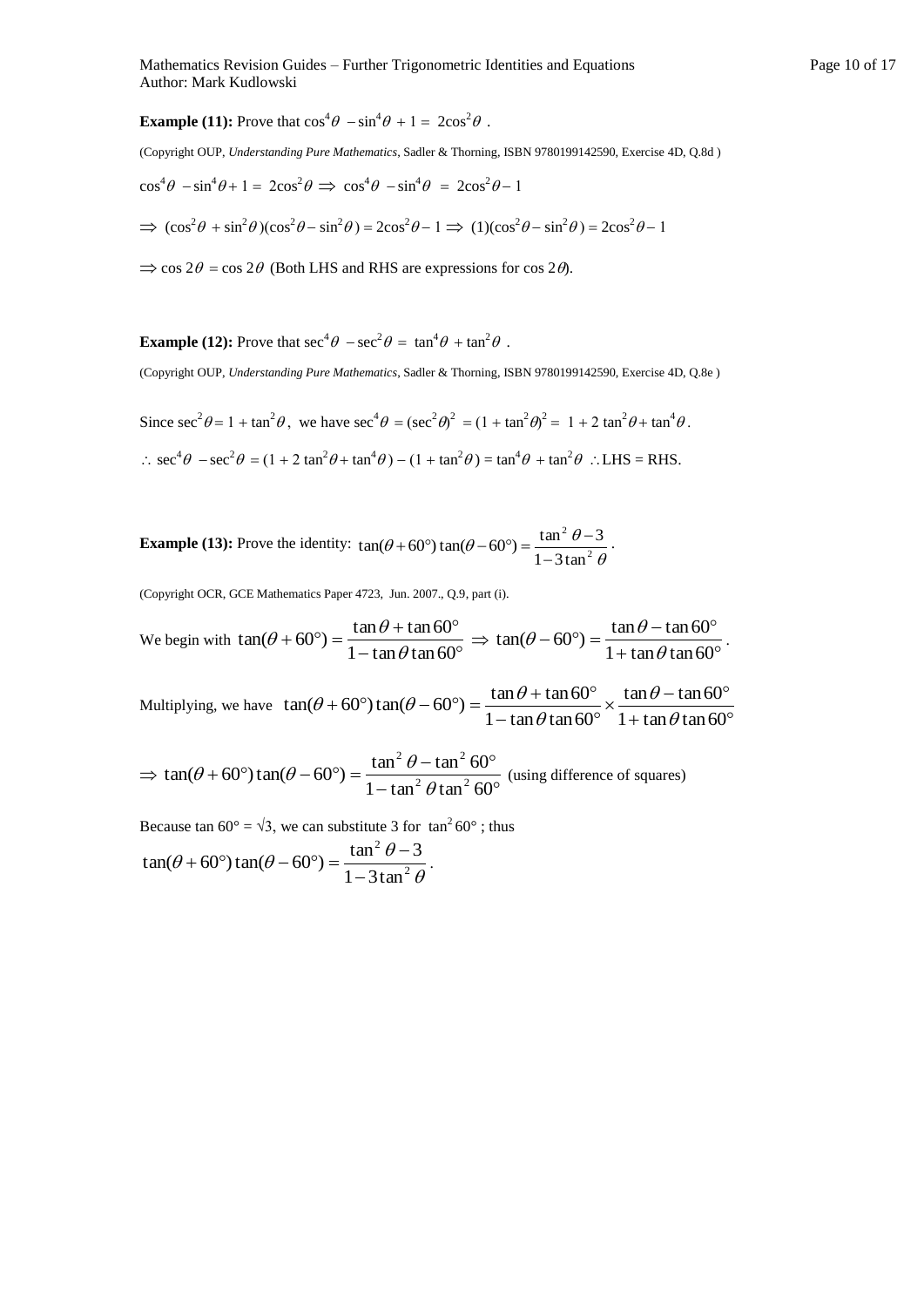Identities may be used to re-write an equation in a form that is easier to solve.

**Example (14) :** Solve the equation  $2\sin^2 x + \cos x - 2 = 0$  for  $-\pi \le x \le \pi$ .

We must first use  $\sin^2 x = 1 - \cos^2 x$  to change the equation into a quadratic in cos *x*. Thus  $2\sin^2 x + \cos x - 2 = 0 \implies 2(1-\cos^2 x) + \cos x - 2 = 0 \implies 2 - 2\cos^2 x + \cos x - 2 = 0$  $\Rightarrow$  cos  $x - 2 \cos^2 x = 0$ 

This factorises at once into  $(\cos x)(1 - 2\cos x) = 0$ .

 $\cos x = 0$  when  $x = \pi/2$  or  $x = -\pi/2$ .

2 cos  $x = 1$ , or cos  $x = 0.5$ , when  $x = \pi/3$  or  $x = -\pi/3$ .

The solutions to the equation are therefore  $x = \pm \pi/2$  and  $\pm \pi/3$  (illustrated below). It is important not to simply cancel out  $\cos x$  from the equation, because there are solutions where  $\cos x = 0$ , i.e. where  $x = \pm \pi/2$ .

(Graph for illustration only – students are not expected to sketch it !)

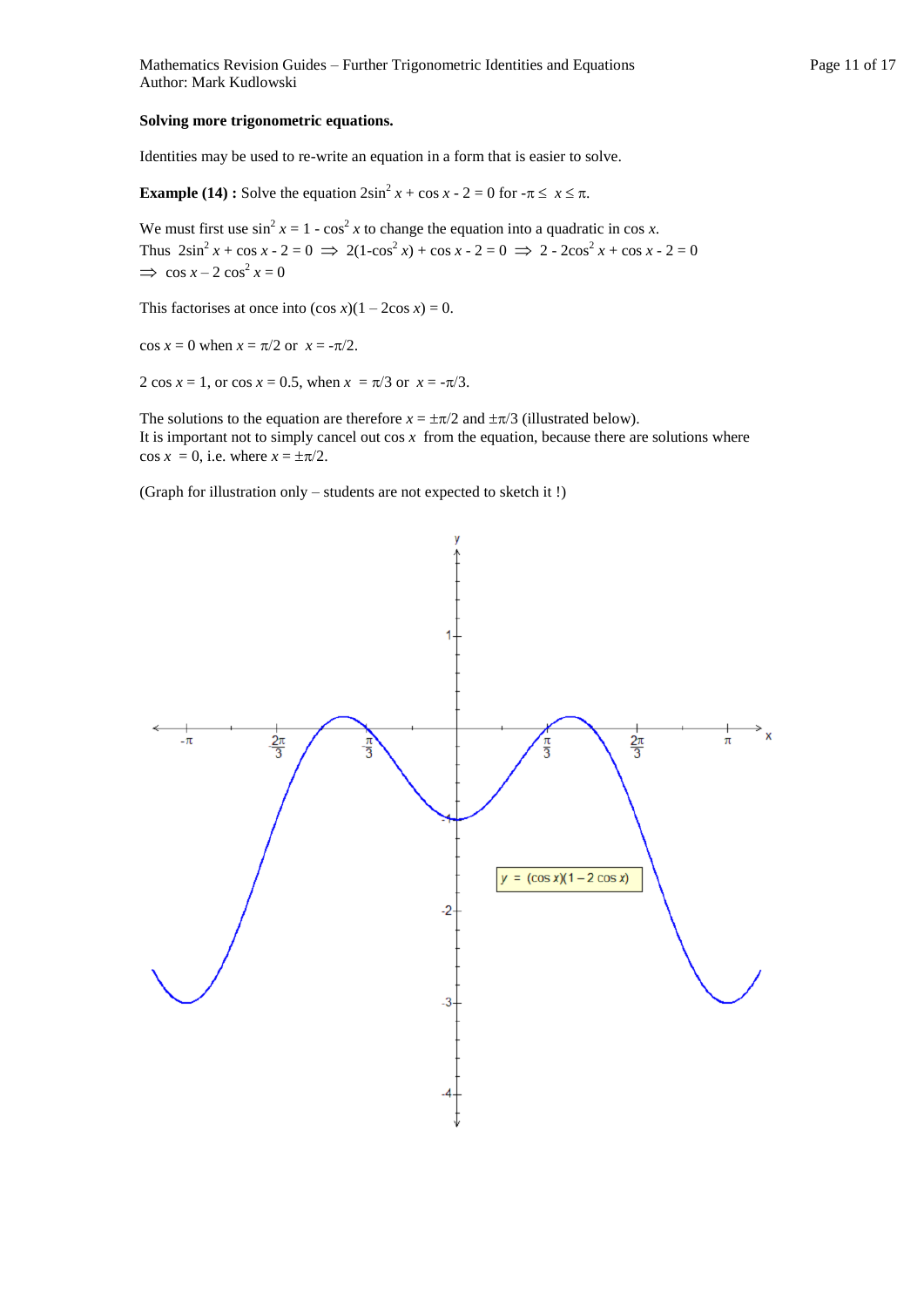**Example (15):** Solve the equation  $\cos 2x + \sin x + 1 = 0$  for  $-\pi \le x \le \pi$ .

This equation can be turned into a quadratic in  $\sin x$  by using the identity cos  $2x = 1 - 2 \sin^2 x$ .

This gives  $1 - 2 \sin^2 x + \sin x + 1 = 0$ , or  $-2 \sin^2 x + \sin x + 2 = 0$ .

Using the general formula, we substitute  $x = \sin x$ ,  $a = -2$ ,  $b = 1$  and  $c = 2$ .

$$
x = \frac{-b \pm \sqrt{b^2 - 4ac}}{2a} \Rightarrow \sin x = \frac{-1 \pm \sqrt{17}}{-4}.
$$

The two solutions are  $\sin x = 1.281$  or  $\sin x = -0.781$  to 3 d.p.

The positive value can be rejected at once, since no angle has a sine greater than 1.

The principal value of the other result is  $-0.896^{\circ}$  and it falls within the range  $-\pi \le x \le \pi$ .

Using the fact that sin  $(\pi - x) = \sin x$ , another possible solution is 4.037°, but it falls outside the range. Since the sine function has a period of  $2\pi$ , the other solution in the range is (4.037 -  $2\pi$ ) or  $-2.246^{\circ}$ .

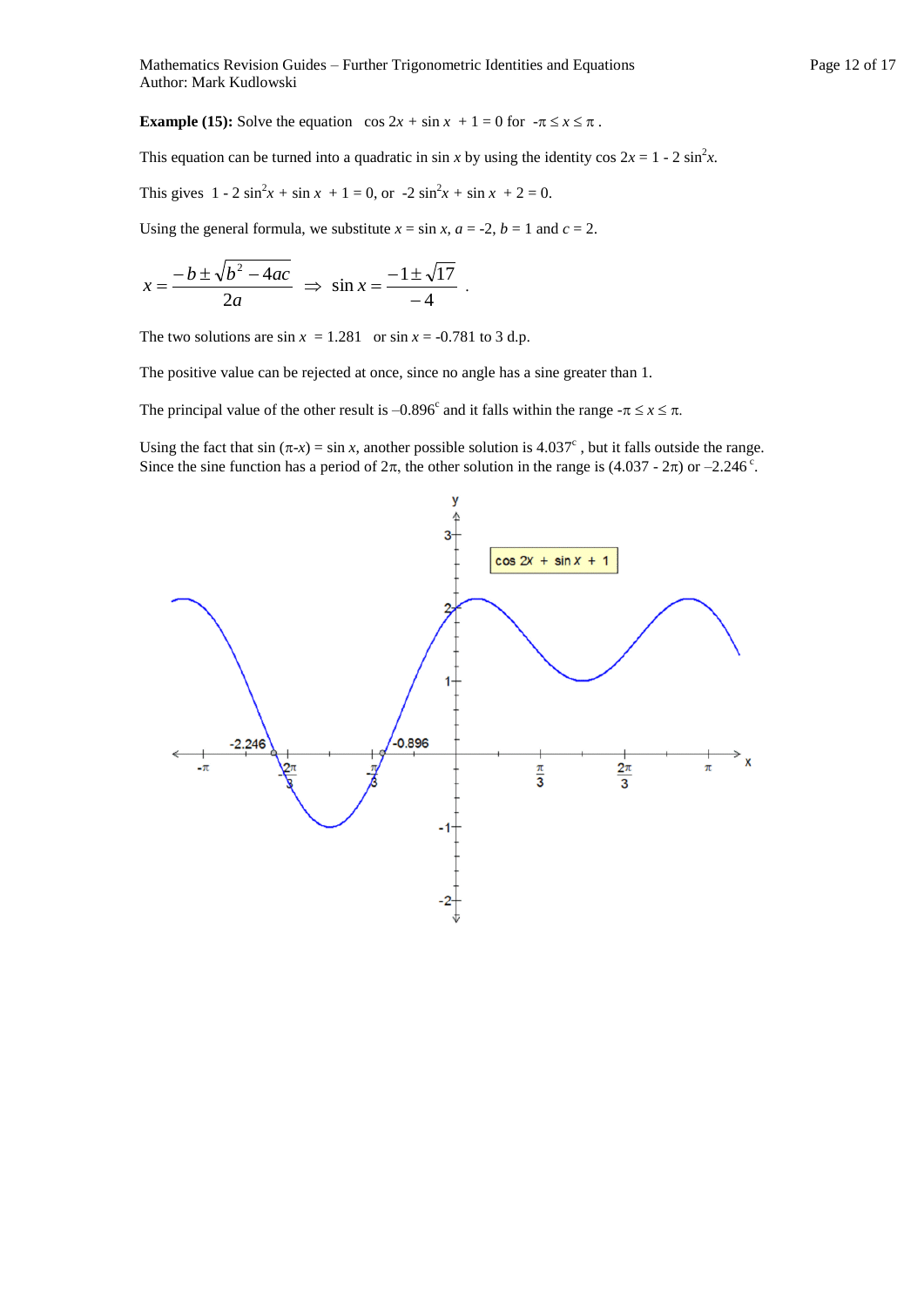Mathematics Revision Guides – Further Trigonometric Identities and Equations Page 13 of 17 Author: Mark Kudlowski

**Example (16):** Solve the equation sec  $\theta = 4$  cosec  $\theta$  for  $0 < \theta < 2\pi$ , giving results in radians to 3 decimal places.

$$
\sec \theta = 4 \csc \theta \implies \frac{1}{\cos \theta} = \frac{4}{\sin \theta} \implies \frac{\sin \theta}{\cos \theta} = 4 \implies \tan \theta = 4.
$$

The principal solution is  $\theta = 1.326^{\circ}$ , but because the tangent function has a period of  $\pi$ , another solution is  $(1.326 + \pi)^c$  or 4.467<sup>c</sup>.

**Example (17):** Given that  $\sin 3\theta = 3 \sin \theta - 4 \sin^3 \theta$  (see Example 6), use this result to solve, for  $0^{\circ} < \beta < 90^{\circ}$ , the equation 3 sin 6 $\beta$  cosec  $2\beta = 4$ .

(Copyright OCR, GCE Mathematics Paper 4723, Jan. 2006., Q.9 part iii).

Firstly we substitute  $\theta = 2\beta$  to obtain 3 sin 3 $\theta$  cosec  $\theta = 4$ , for  $0^{\circ} < \theta < 180^{\circ}$ 

 $3 \sin 3\theta \csc \theta = 4 \implies \frac{3 \sin 3\theta}{1} = 4$ sin  $\frac{3\sin 3\theta}{\sin \theta} =$  $\frac{d\theta}{dt}$  = 4 (cosec is reciprocal of sin)

$$
\Rightarrow \frac{3(3\sin\theta - 4\sin^3\theta)}{\sin\theta} = 4 \Rightarrow 3(3-4\sin^2\theta) = 4 \Rightarrow 9-12\sin^2\theta = 4 \Rightarrow 5-12\sin^2\theta = 0
$$
  

$$
\Rightarrow \sin^2\theta = \frac{5}{12} \Rightarrow \theta = \sin^{-1}\left(\sqrt{\frac{5}{12}}\right), \text{ or } 40.2^\circ, 139.8^\circ. \text{ (There is no need to consider the negative)}
$$

value since sin  $\theta$  is positive for  $0^{\circ} < \theta < 180^{\circ}$ )

Finally, we must remember that  $\theta = 2\beta$ , so we must divide by 2 to give  $\beta = 20.1^{\circ}$ , 69.9°.

**Example (18):** Use the identity  $\theta$  $(\theta + 60^{\circ})\tan(\theta - 60^{\circ}) = \frac{\tan^2\theta - \tan^2\theta}{1 - 3\tan^2\theta}$ 2  $1 - 3\tan$  $\tan(\theta + 60^\circ) \tan(\theta - 60^\circ) = \frac{\tan^2 \theta - 3}{\tan^2 \theta}$  $\overline{a}$  $f + 60^{\circ}$ ) tan( $\theta - 60^{\circ}$ ) =  $\frac{\tan^2 \theta - 3}{1}$  from Example (13), to solve,

for  $0 < \theta < 180^{\circ}$ , the equation  $\tan(\theta + 60^{\circ}) \tan(\theta - 60^{\circ}) = 4\sec^2\theta - 3$ .

(Copyright OCR, GCE Mathematics Paper 4723, Jun. 2007., Q.9, part (ii).

$$
\frac{\tan^2 \theta - 3}{1 - 3\tan^2 \theta} = 4\sec^2 \theta - 3 \implies \frac{\tan^2 \theta - 3}{1 - 3\tan^2 \theta} = 4(\tan^2 \theta + 1) - 3 \qquad \text{(using } \sec^2 \theta = 1 + \tan^2 \theta)
$$
\n
$$
\implies \frac{\tan^2 \theta - 3}{1 - 3\tan^2 \theta} = 4\tan^2 \theta + 1 \implies \tan^2 \theta - 3 = (4\tan^2 \theta + 1)(1 - 3\tan^2 \theta)
$$

 $\Rightarrow$  tan<sup>2</sup>  $\theta$  - 3 = 4 tan<sup>2</sup>  $\theta$  + 1 - 12 tan<sup>4</sup>  $\theta$  - 3 tan<sup>2</sup>  $\theta$  $\Rightarrow$  12 tan<sup>4</sup>  $\theta$  + 3 tan<sup>2</sup>  $\theta$  – 4 tan<sup>2</sup>  $\theta$  – 1 + tan<sup>2</sup>  $\theta$  – 3 = 0 (bringing RHS over to left)  $\Rightarrow$  12 tan<sup>4</sup>  $\theta - 4 = 0$   $\Rightarrow$  3 tan<sup>4</sup>  $\theta - 1 = 0$ 

$$
\Rightarrow \tan^4 \theta = \frac{1}{3} \Rightarrow \theta = \tan^{-1} \left( \sqrt[4]{\frac{1}{3}} \right) = \tan^{-1} (\pm 0.7598).
$$

 $\therefore$   $\theta = 37.2^{\circ}$ , -37.2°. The negative value is outside the range, but must be included since the tangent function repeats every 180°, and  $(-37.2 + 180)$ ° or 142.8° is also within the range.

$$
\therefore
$$
 Solutions are  $\theta = 37.2^{\circ}$ , 142.8°.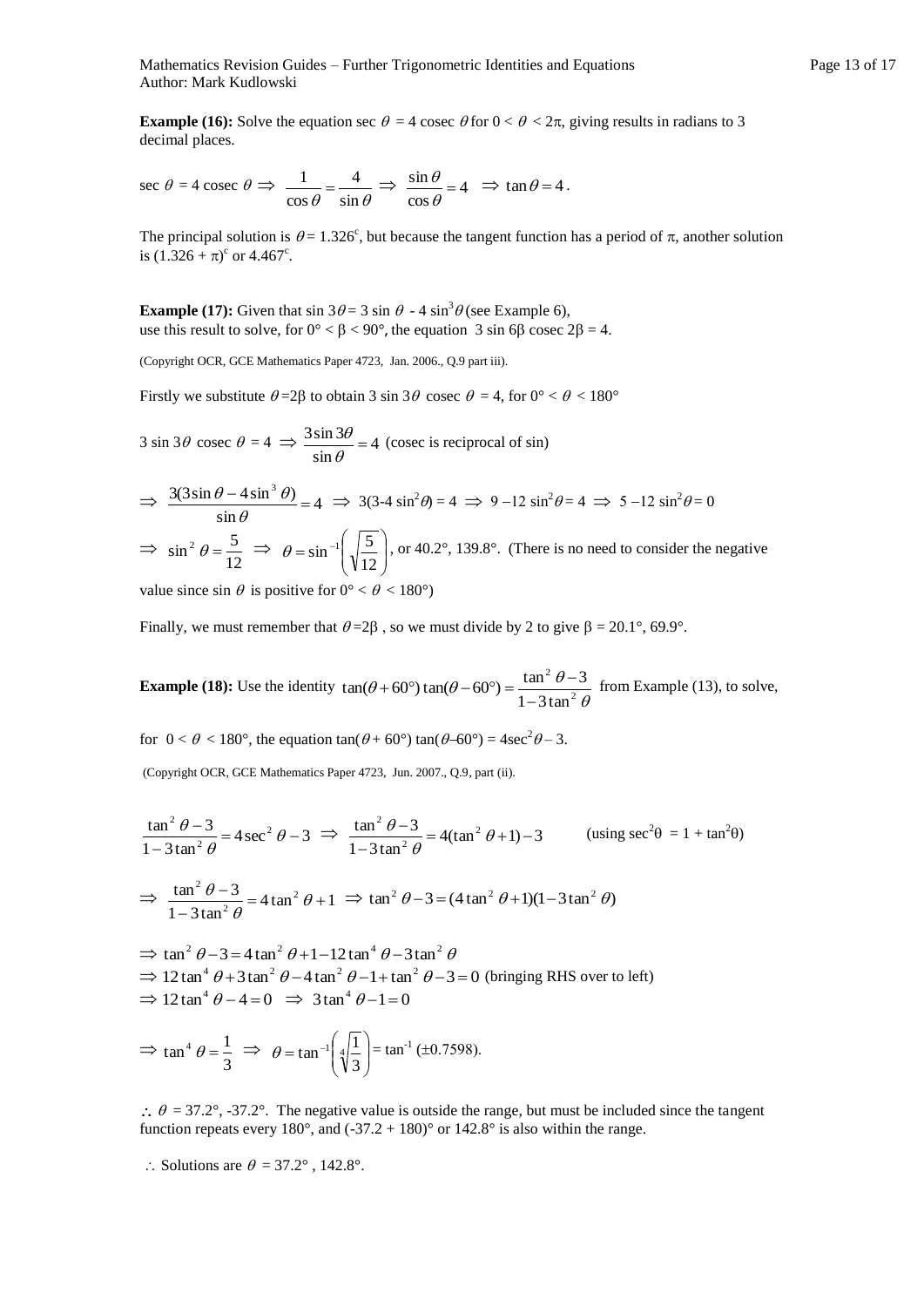#### Solution of trigonometric equations of the form *a* cos  $\theta + b$  sin  $\theta = c$ . (Harmonic Form)

Equations of the form above can be rewritten in the form *R* cos ( $\theta \pm \alpha$ ) or *R* sin ( $\theta \pm \alpha$ ) for suitable choices of angles  $\theta$  and  $\alpha$ .

The four compound angle identities are :  $R \cos(\theta + \alpha) = R \cos \theta \cos \alpha - R \sin \theta \sin \alpha$  $R \cos(\theta - \alpha) = R \cos \theta \cos \alpha + R \sin \theta \sin \alpha$  $R \sin(\theta + \alpha) = R \sin \theta \cos \alpha + R \cos \theta \sin \alpha$  $R \sin(\theta - \alpha) = R \sin \theta \cos \alpha - R \cos \theta \sin \alpha$ 

Any expression of the form *a* cos  $\theta \pm b$  sin  $\theta$  can be rewritten to match the above forms.

**Example (19):** Express 3 cos  $\theta$  + 4 sin  $\theta$  in the form *R* cos ( $\theta \pm \alpha$ ). Give  $\alpha$  in degrees, and from there solve 3 cos  $\theta$  + 4 sin  $\theta$  = 2.5 for  $0^{\circ} \le \theta \le 360^{\circ}$ .

 $R \cos(\theta - \alpha) = 3 \cos \theta + 4 \sin \theta$  is the closest match :  $R \cos \theta \cos \alpha + R \sin \theta \sin \alpha = 3 \cos \theta + 4 \sin \theta$ 

Equating sine and cosine terms we have:  $R \cos \theta \cos \alpha = 3 \cos \theta \implies R \cos \alpha = 3.$  $R \sin \theta \sin \alpha = 4 \sin \theta \implies R \sin \alpha = 4.$ 

Squaring the right-hand sides gives  $R^2 \cos^2 \alpha = 9$  and  $R^2 \sin^2 \alpha = 16 \implies R^2 (\cos^2 \alpha + \sin^2 \alpha) = 25$ . The bracketed expression is simply 1, therefore  $R = \sqrt{3^2 + 4^2} = 5$ .

When any expression of the form *a* cos  $\theta \pm b$  sin  $\theta$  is rewritten in the form *R* cos ( $\theta \pm \alpha$ ) or *R* sin ( $\theta \pm \alpha$ ), then  $R = \sqrt{a^2 + b^2}$ .

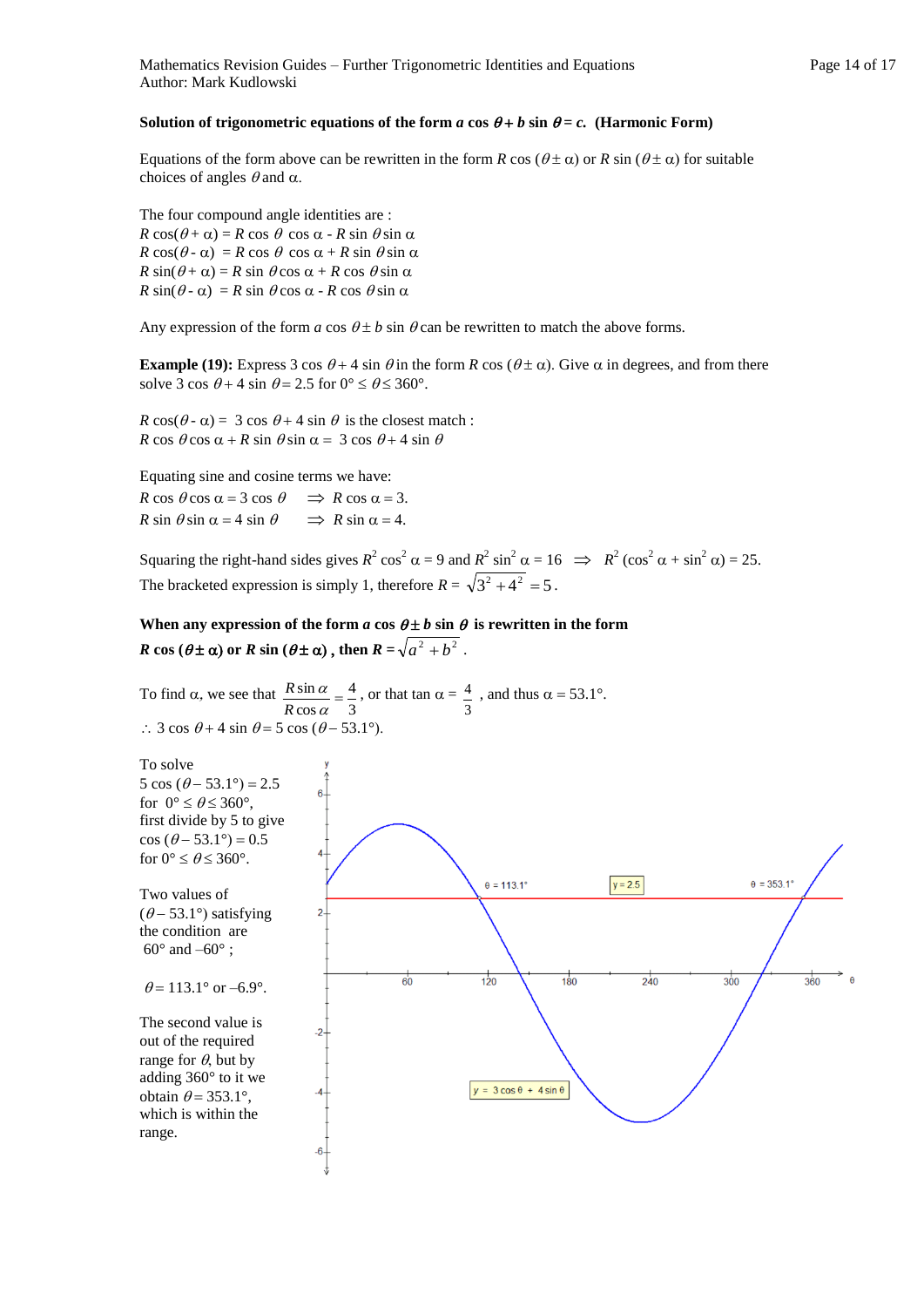**Example (20):** Express sin  $\theta$  - 2 cos  $\theta$  in the form *R* sin ( $\theta \pm \alpha$ ). Give  $\alpha$  in radians.

 $R \sin(\theta - \alpha) = \sin \theta - 2 \cos \theta$  is the closest match:  $R \sin \theta \cos \alpha - R \cos \theta \sin \alpha = \sin \theta - 2 \cos \theta$ 

Equating sine and cosine terms we have:

 $R \sin \theta \cos \alpha = \sin \theta \implies R \cos \alpha = 1.$  $R \cos \theta \sin \alpha = 2 \cos \theta \implies R \sin \alpha = 2.$ 

Hence  $R = \sqrt{1^2 + 2^2} = \sqrt{5}$  and tan  $\alpha = 2$ , and thus  $\alpha = 1.107^{\circ}$ .

 $\therefore$  sin  $\theta$  - 2 cos  $\theta = \sqrt{5} \sin (\theta - 1.107^{\circ})$ .

**Example (21):** Express 5 sin  $\theta$  + 12 cos  $\theta$  in the form *R* sin ( $\theta$  ±  $\alpha$ ). Give  $\alpha$  in radians.

 $R \sin(\theta + \alpha) = 5 \sin \theta + 12 \cos \theta$  is the closest match.  $R \sin \theta \cos \alpha + R \cos \theta \sin \alpha = 5 \sin \theta + 12 \cos \theta$ 

 $\Rightarrow$  *R* cos  $\alpha = 5$ ; *R* sin  $\alpha = 12 \Rightarrow$  *R* =  $\sqrt{5^2 + 12^2} = 13$  and tan  $\alpha = \frac{12}{5} \Rightarrow \alpha = 1.176^{\circ}$ .  $\Rightarrow$  5 sin  $\theta$ + 12 cos  $\theta$ = 13 sin ( $\theta$ + 1.176<sup>c</sup>).

**Example (22):** The water temperature (°C) of a swimming pool is modelled on the equation  $W = 27 - 2 \sin(15t) - 2.2 \cos(15t)$ , where *t* is the time in hours after midnight.

(The multiple of 15 enters into the questions because the period of 360 degrees needs modifying into a period of 24 hours:  $24 \times 15 = 360$ .)

i) Express the model equation in the form  $W = 27$  -  $R \sin(15t + \alpha)$ <sup>o</sup>, where  $\alpha$  is positive. ii) Show that the maximum temperature of the water cannot exceed 30°C according to the model. iii) Find the time of day when the water reaches this maximum temperature. iv) The management decide that the water temperature should not fall below 26°C during the opening hours of between 0730 and 2200. Does the given model satisfy the requirements ?

i) We must rearrange the brackets in the formula first:  $W = 27 - 2 \sin(15t) - 2.2 \cos(15t) \implies W = 27 - (2 \sin(15t) + 2.2 \cos(15t))$ 

Then continuing in the usual way we have  $R \sin(15t + \alpha) = 2 \sin(15t) + 2.2 \cos(15t)$ . *R* sin(15*t*) cos  $\alpha + R \cos(15t) \sin \alpha = 2 \sin(15t) + 2.2 \cos(15t)$ .

Equating sine and cosine terms we have:

 $R \sin(15t) \cos \alpha = 2 \sin(15t) \rightarrow R \cos \alpha = 2.$  $R \cos(15t) \sin \alpha = 2.2 \cos(15t)$   $\rightarrow$   $R \sin \alpha = 2.2$ .

Hence  $R = \sqrt{(-2)^2 + (2.2)^2} = \sqrt{8.84}$  or 2.973, and tan  $\alpha =$ 2  $\frac{2.2}{2.2}$  = 1.1, hence  $\alpha$  = 47.7°.

: the model equation is given by  $W = 27 - 2.973 \sin(15t + 47.7)$ °.

ii) Since the sine function cannot values outside the range -1 to 1, the temperature of the water cannot exceed  $(27 + 2.973)$ °C, or 29.97°C according to this model.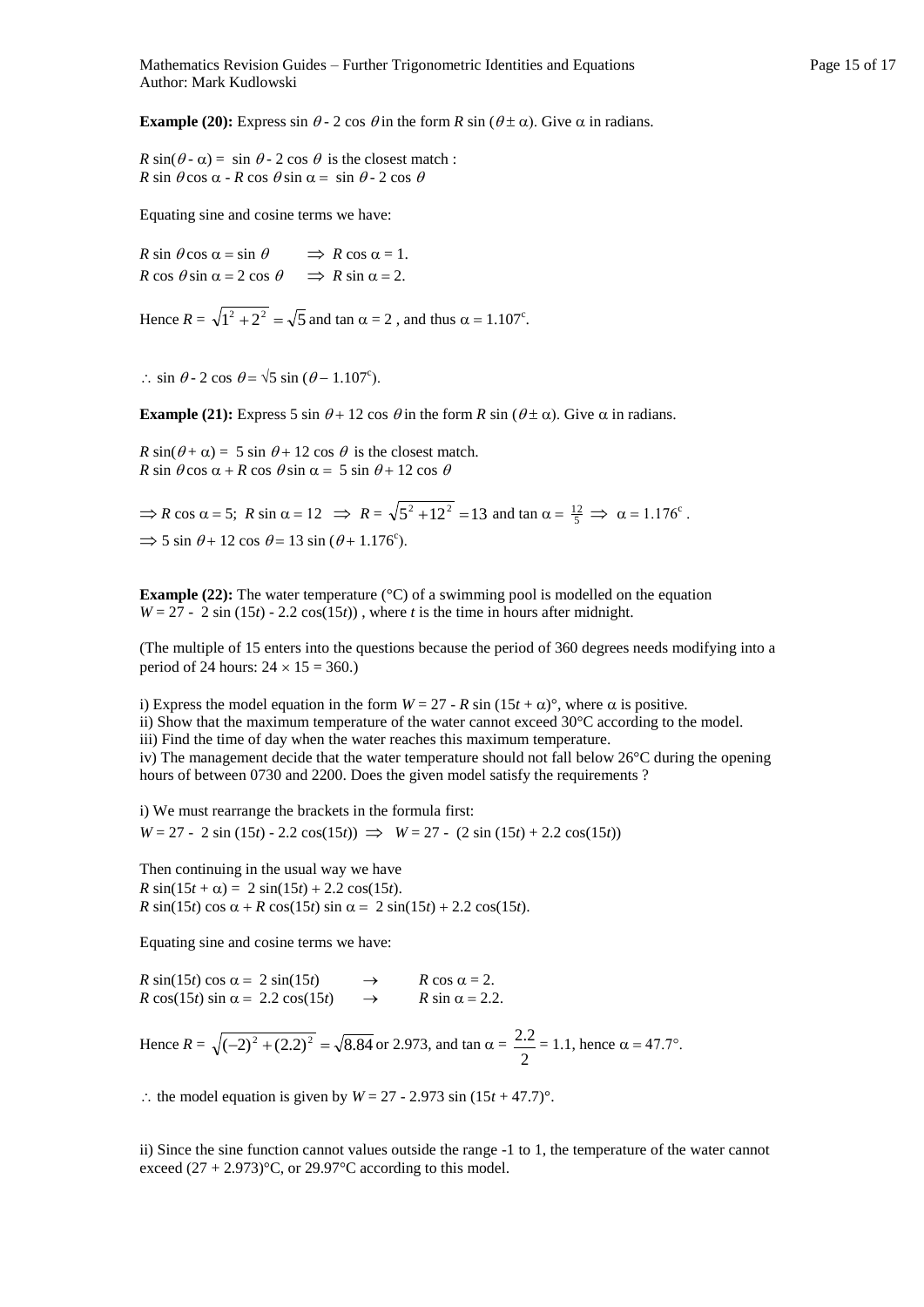iii) This maximum temperature is reached when  $\sin(15t + 47.7)$ ° = -1 (remember, we're subtracting !), i.e. when  $15t + 47.7 = 270^{\circ} \Rightarrow 15t = 222.3 \Rightarrow t = 14.82$  hours after midnight, or at about 1449.

iv) (A sketch graph is useful here.)

The temperature of the water is at a maximum at about 1500, and so it must take a minimum at about 0300, because this is a sine function with a 24-hr period. By sketching, it can be seen that the water temperature exceeds 26° from about 0800 to 2200.



We must solve the equation  $27 - 2.973 \sin (15t + 47.7)^{\circ} = 26 \implies -2.973 \sin (15t + 47.7)^{\circ} = -1$  $\implies$  2.973 sin (15*t* + 47.7)° = 1  $\implies$  sin (15*t* + 47.7)° = 0.3363.

 $\implies$   $(15t + 47.7)^{\circ} = 19.654^{\circ}, 160.346^{\circ} \implies 15t = -28.07, 112.62$ 

The answers in degrees must finally be converted into hours after midnight by first adding 360° to the negative value , giving 331.93, and then dividing both results by 15.

Hence the water temperature =  $26^{\circ}$ C when  $t = 22.13$  hours after midnight, or 2208, or when  $t = 7.51$ hours after midnight, or 0731.

By looking at the graph, the water temperature is above 26° between 0731 and 2208, which practically coincide with the opening hours !